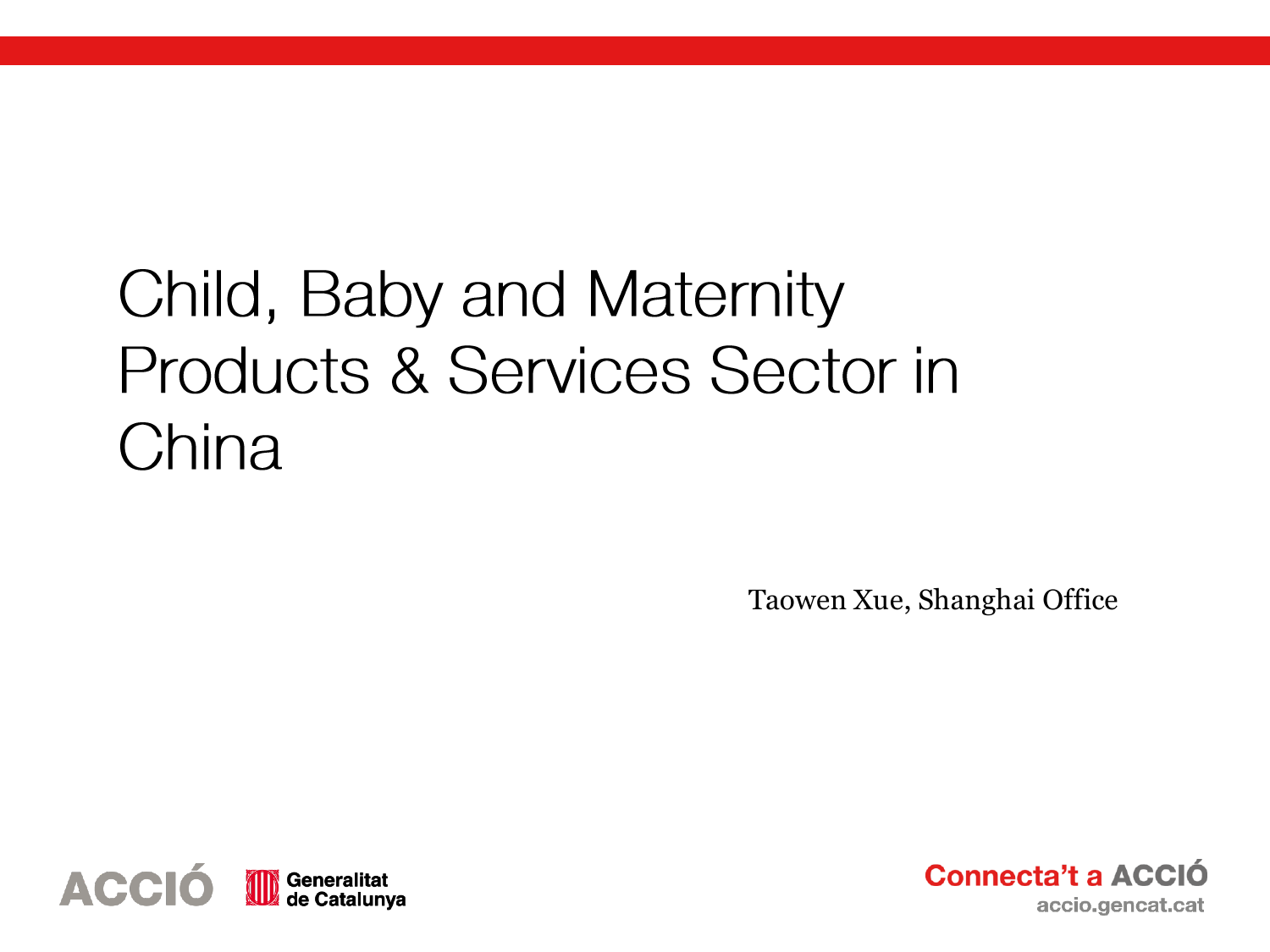**Current situation of the sector** - Increase in the number of infants and young children

The full implementation of the policy "one couple can have two children".





The number of newborns in 2017 is 17.23 million and the proportion of children aged 0-14 years will exceed  $17\%$ .

**ACCI Generalitat** de Catalunya

Sou rce: National Bureau of Statistics of China **Connecta't a ACCIO** Nielson.com accio.gencat.cat Nie.es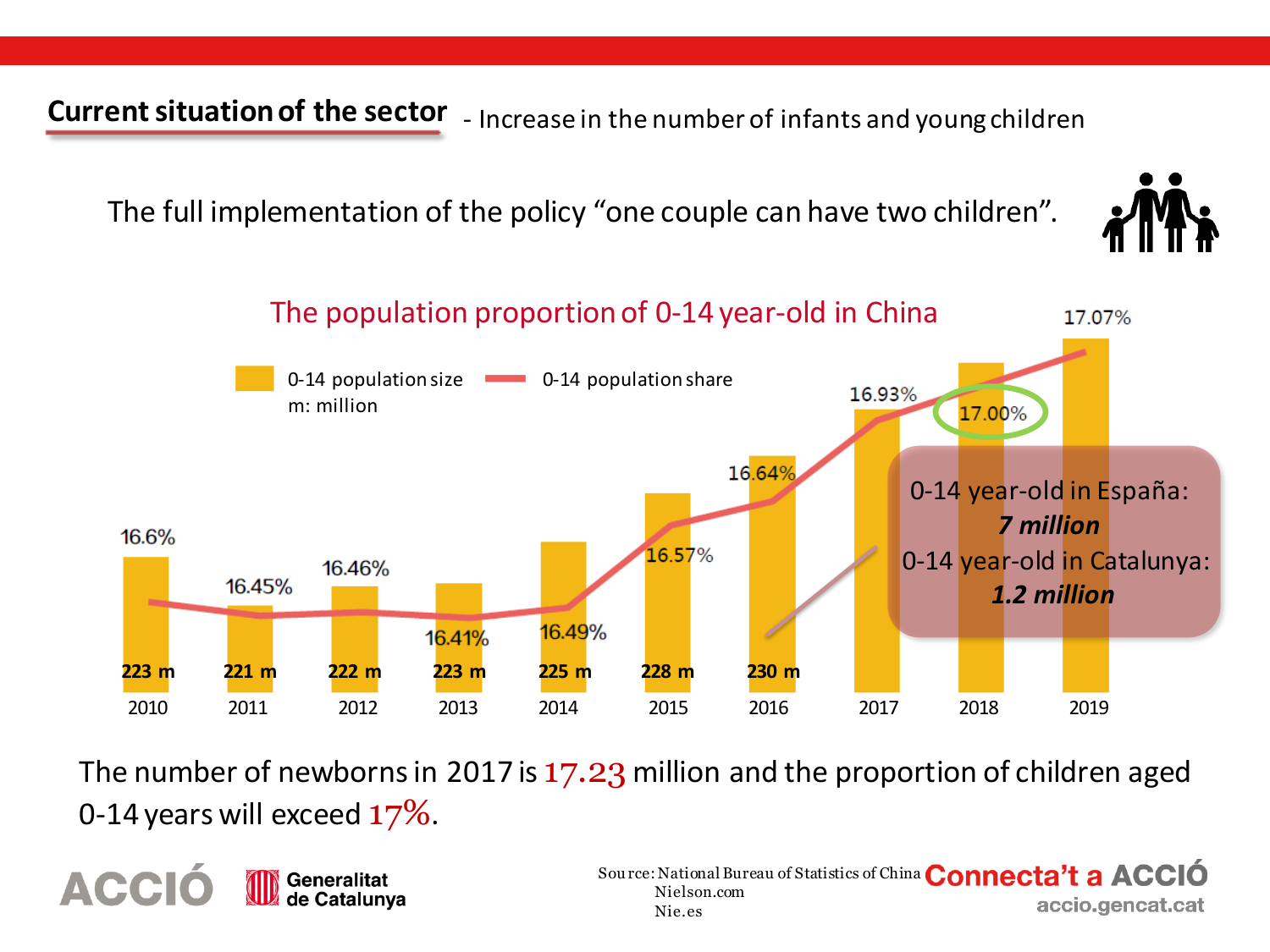## **Current situation of the sector** - Rapid growth of market size



Market Size

**ACCIÓ** 

Generalitat<br>de Catalunya

Unit:100 million USD





Sou rce: National Bureau of Statistics of China Connecta't a ACCIÓ accio.gencat.cat

JD.Com CBME.Com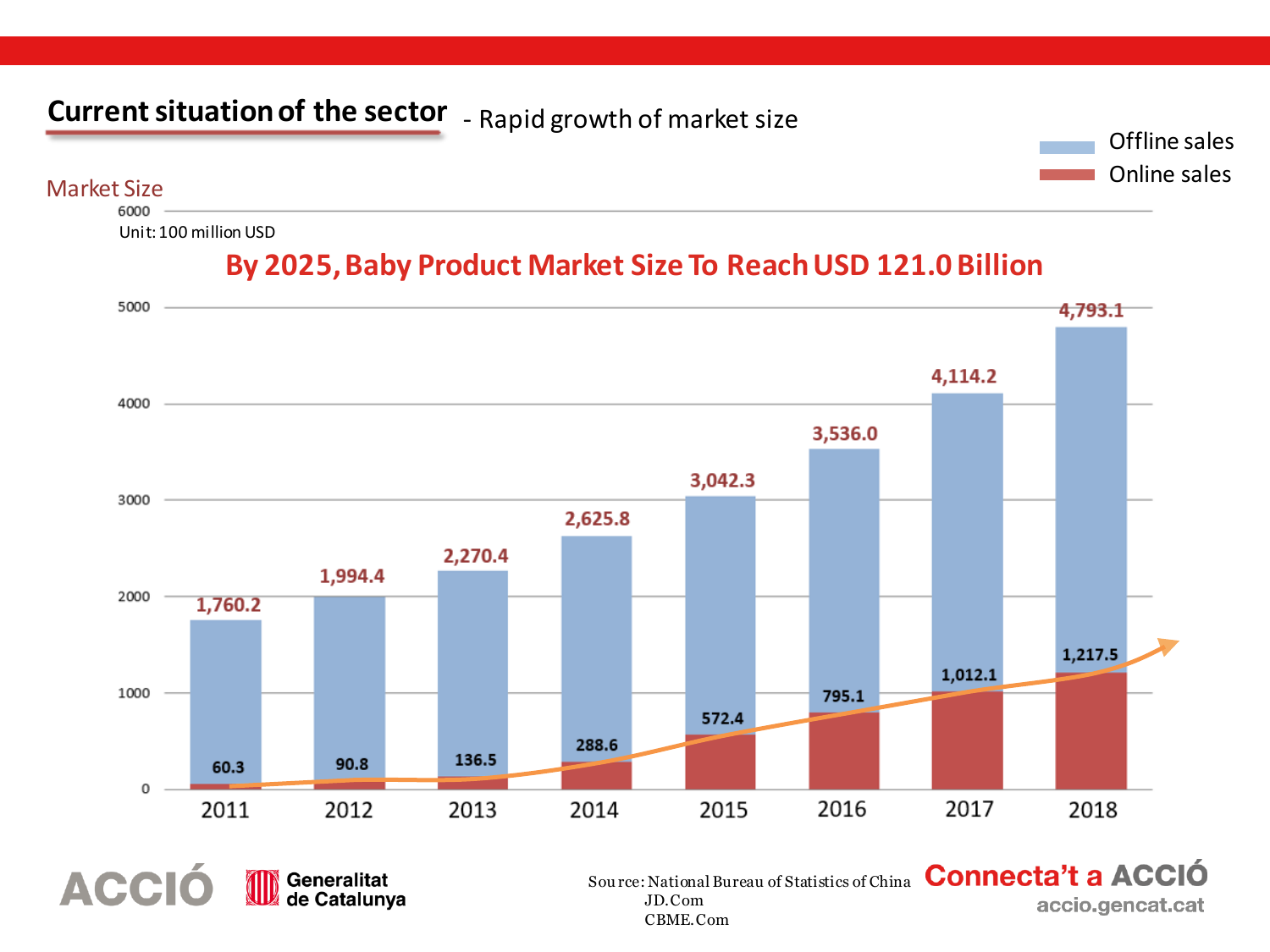### **Consumer Age Distribution**





Sou rce: 2016 China's maternal and child product con sumption trends report

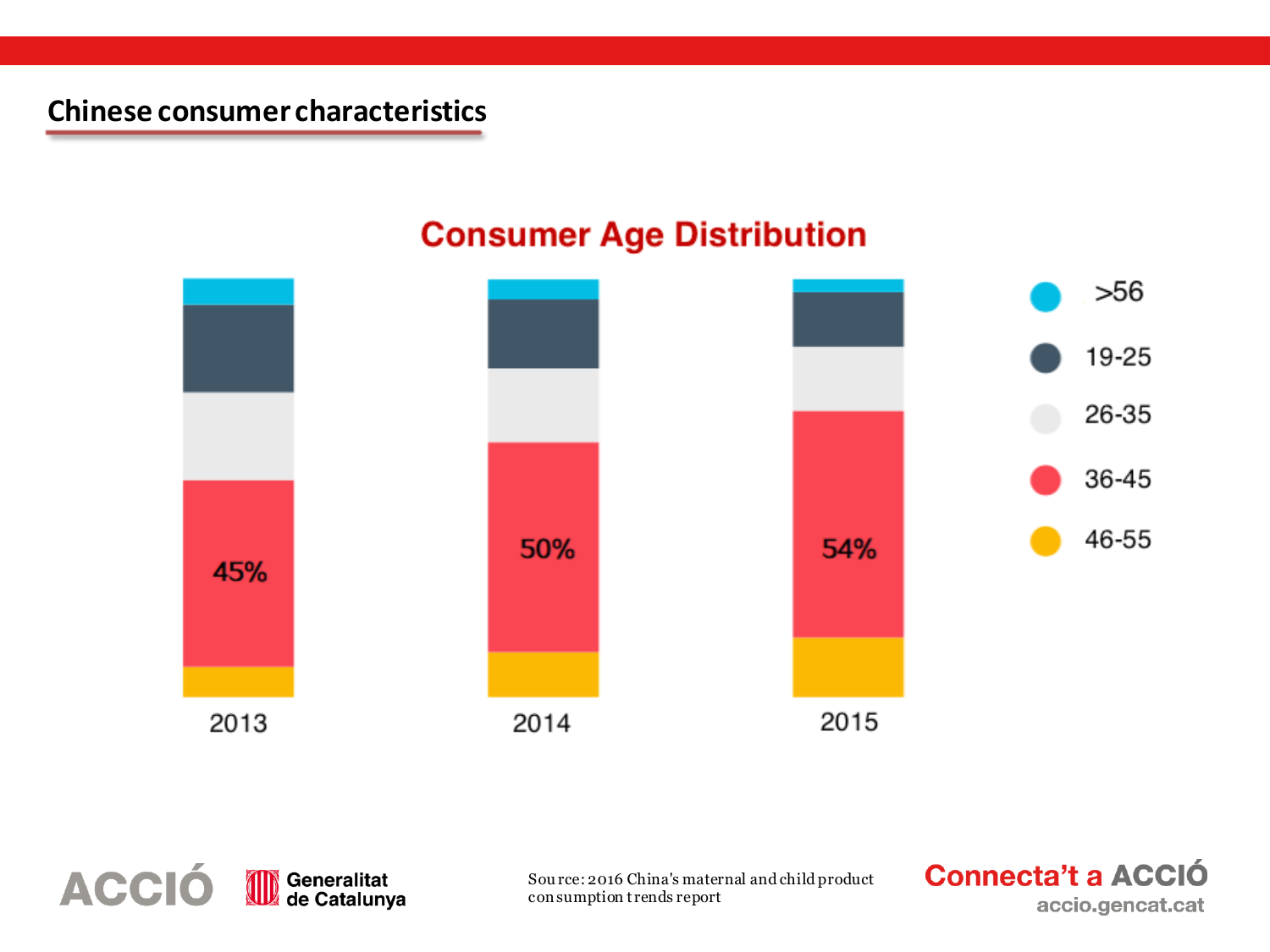

80s and 90s is becoming the main consumer of Baby and Maternity products.



**Connecta't a ACCIÓ** accio.gencat.cat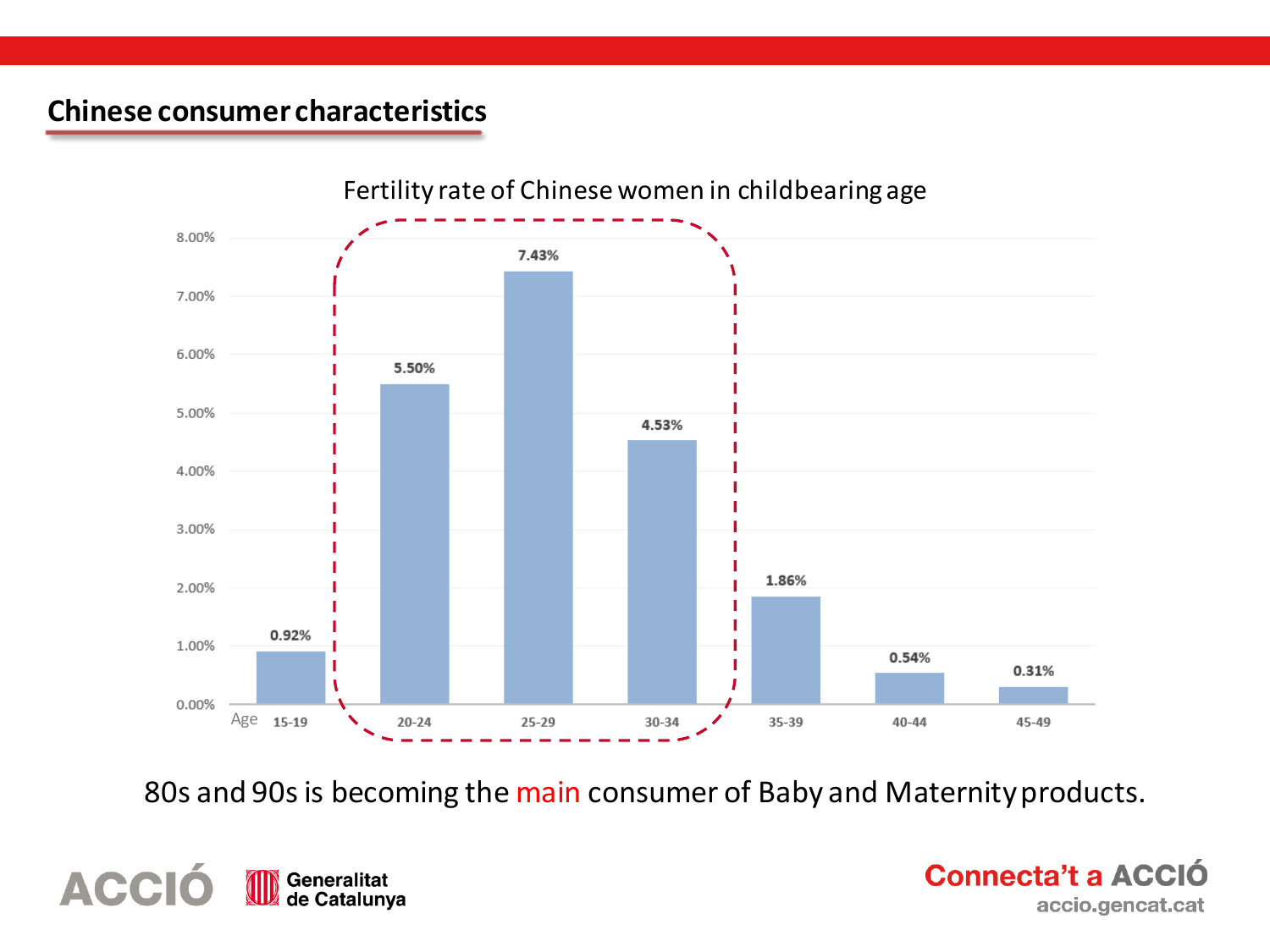



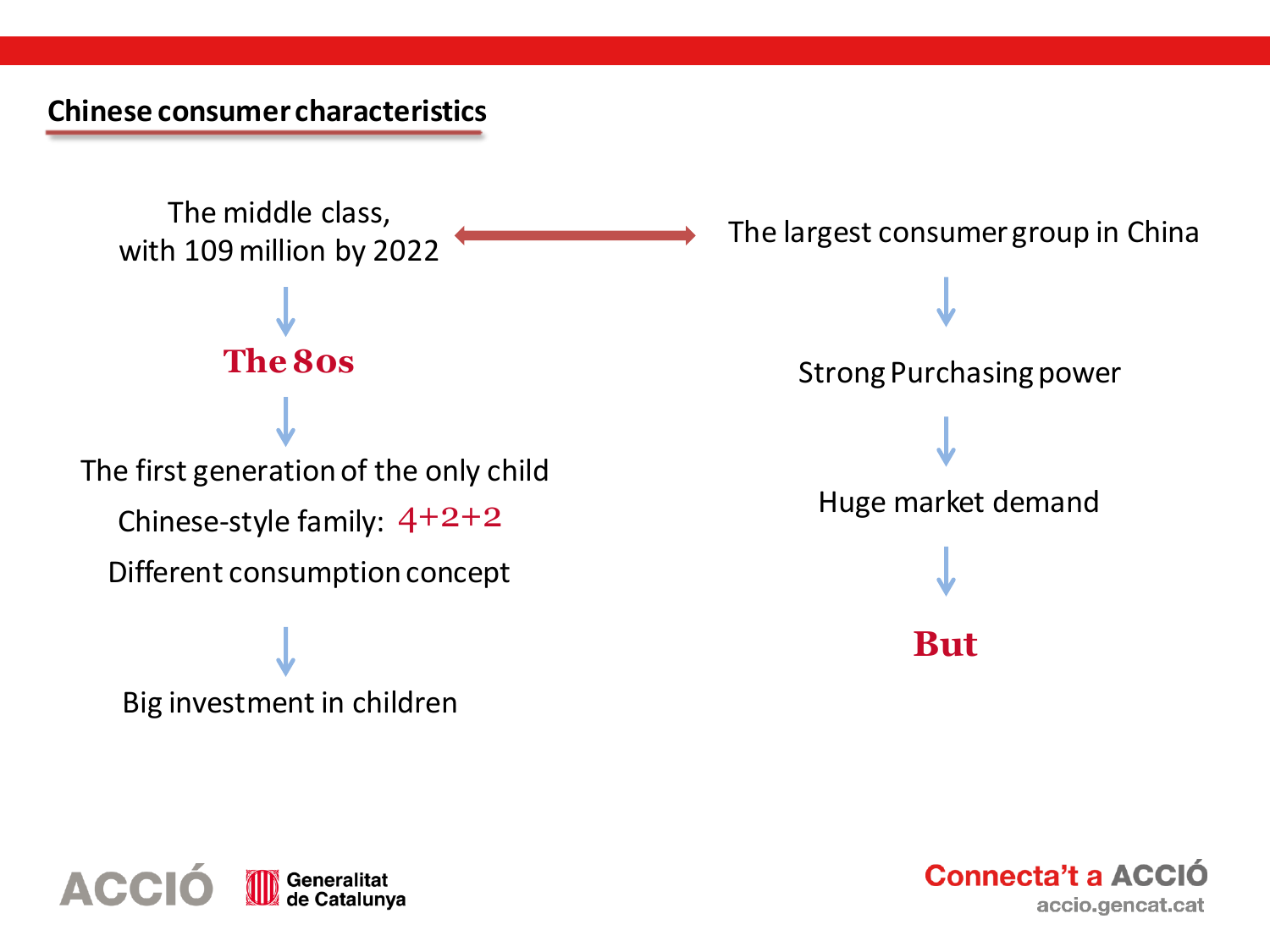### In 2008, Chinese dairy product contamination incident



Lack of confidence in the quality of local brands

Looking for healthier and safer products

High demand of Imported maternal and child products

### Opportunities for Imported child and maternal products!!!



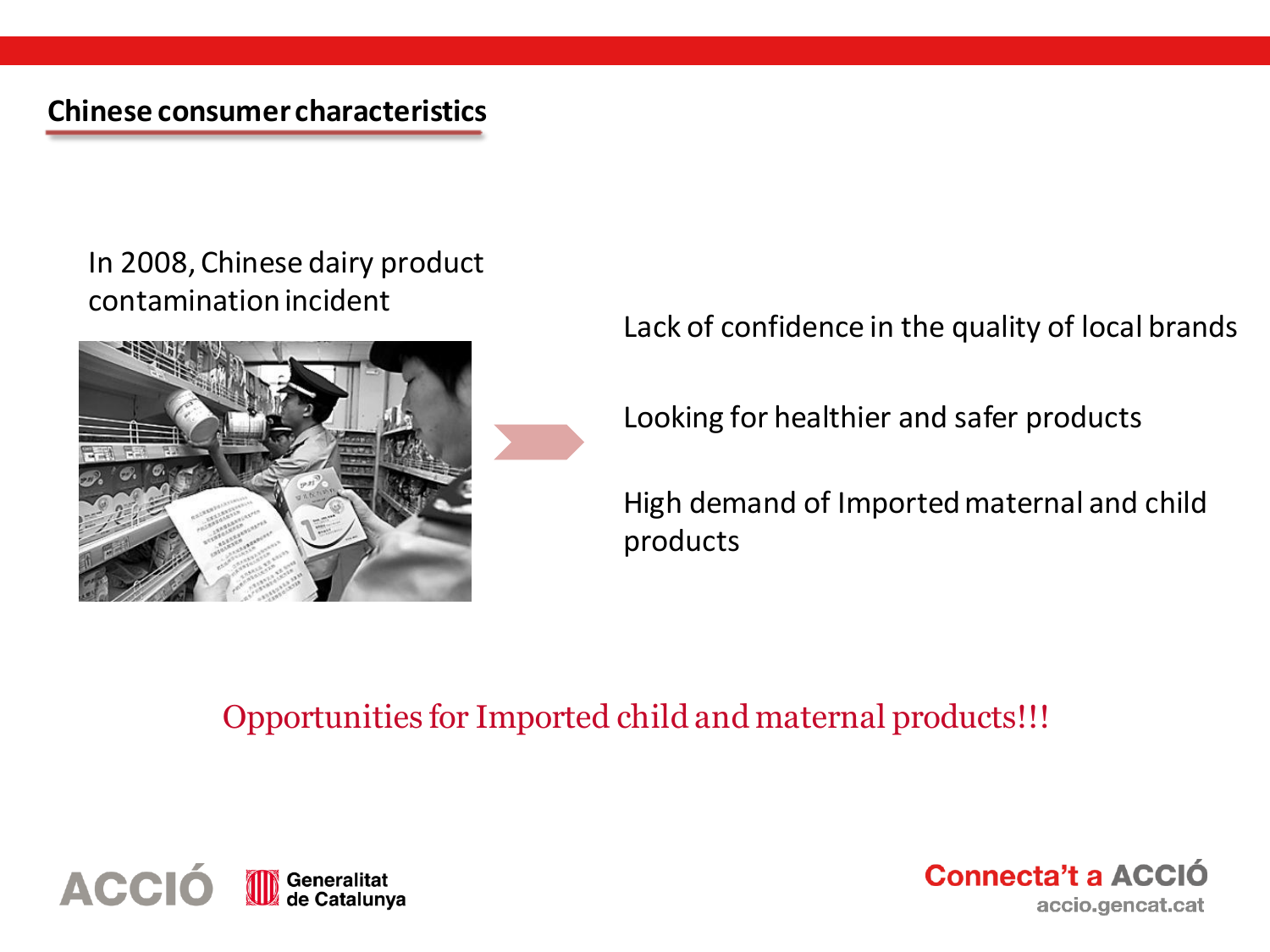#### **The Change of RelatedCategories**



- Although milk powder and diapers account for a large proportion of the market, these two categories are almost saturated in China.
- Through our research, **Maternity Care products** and **Food, Health Care Products** are much easier for Catalan companies to enter China Market.

**ACCI Generalitat** de Catalunya

Sou rce: 2016 China's maternal and child product con sumption trends report

**Connecta't a ACCIO** 

accio.gencat.cat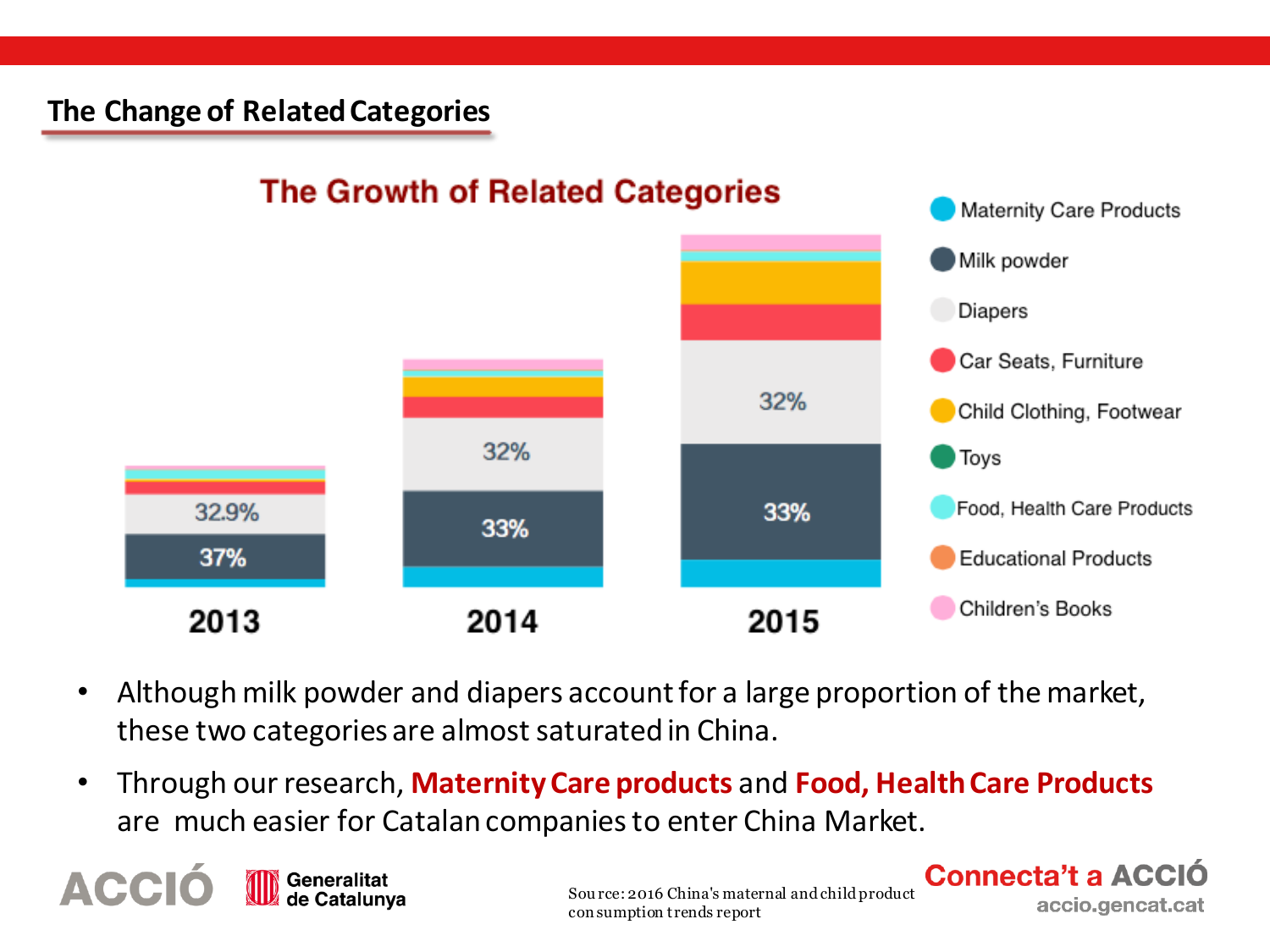

## World's Largest Trade Fair for Child Baby Maternity Products and Services

## $266,548$  square meter, MWC BCN x  $1.5$

90,000 professional visitors



over 88,000 trade buyers

4,300 brands

2,900 suppliers



Sou rce:CBME.Com

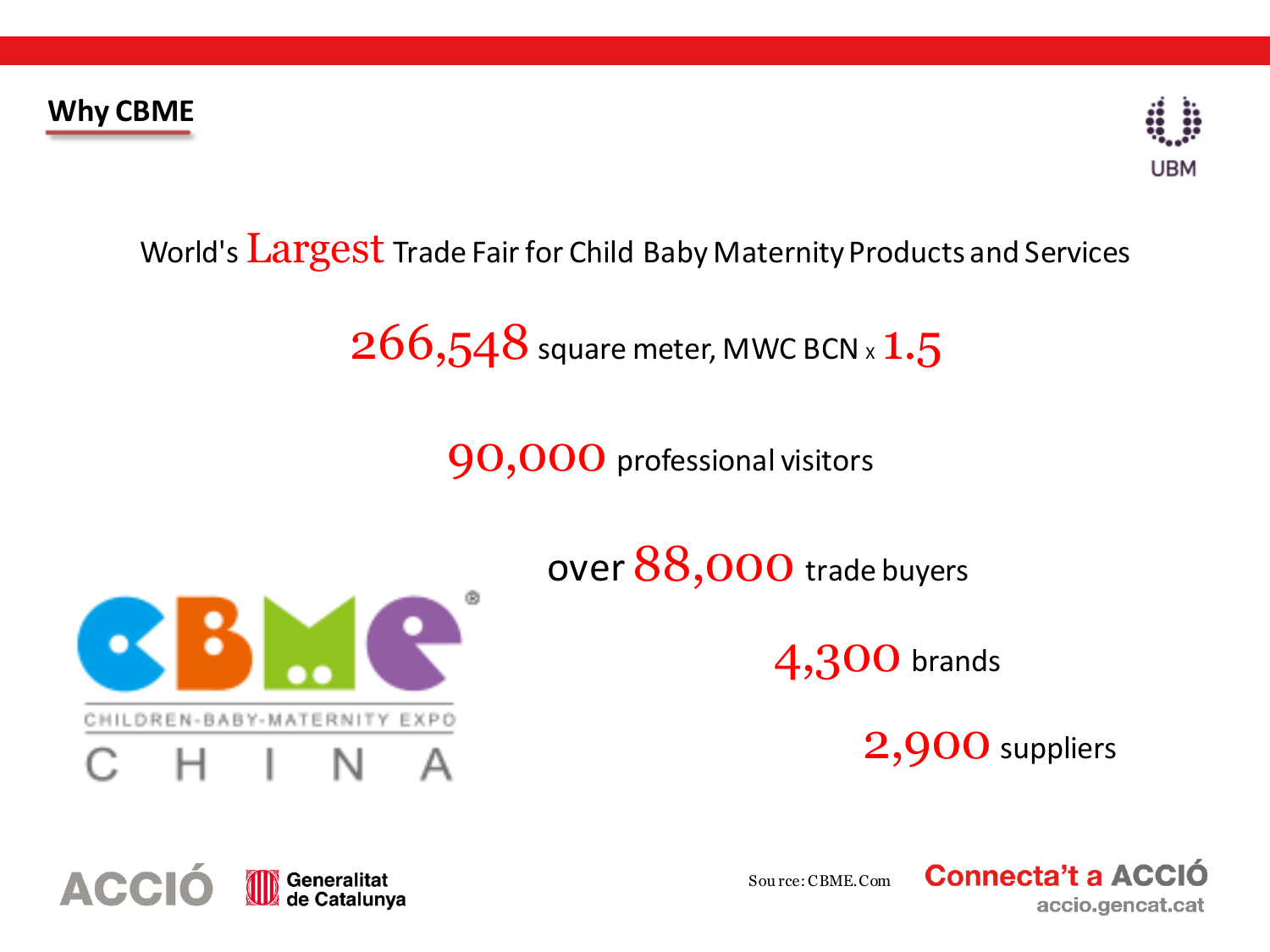

## $\triangleright$  To understand the market

If you want to enter the China market, CBME is the best opportunity to know this big market and to find the competitors in the same category.

## $\triangleright$  To meet the cooperative partner

During the CBME, those big platforms will be in Shanghai, it's a very good opportunity to meet them.



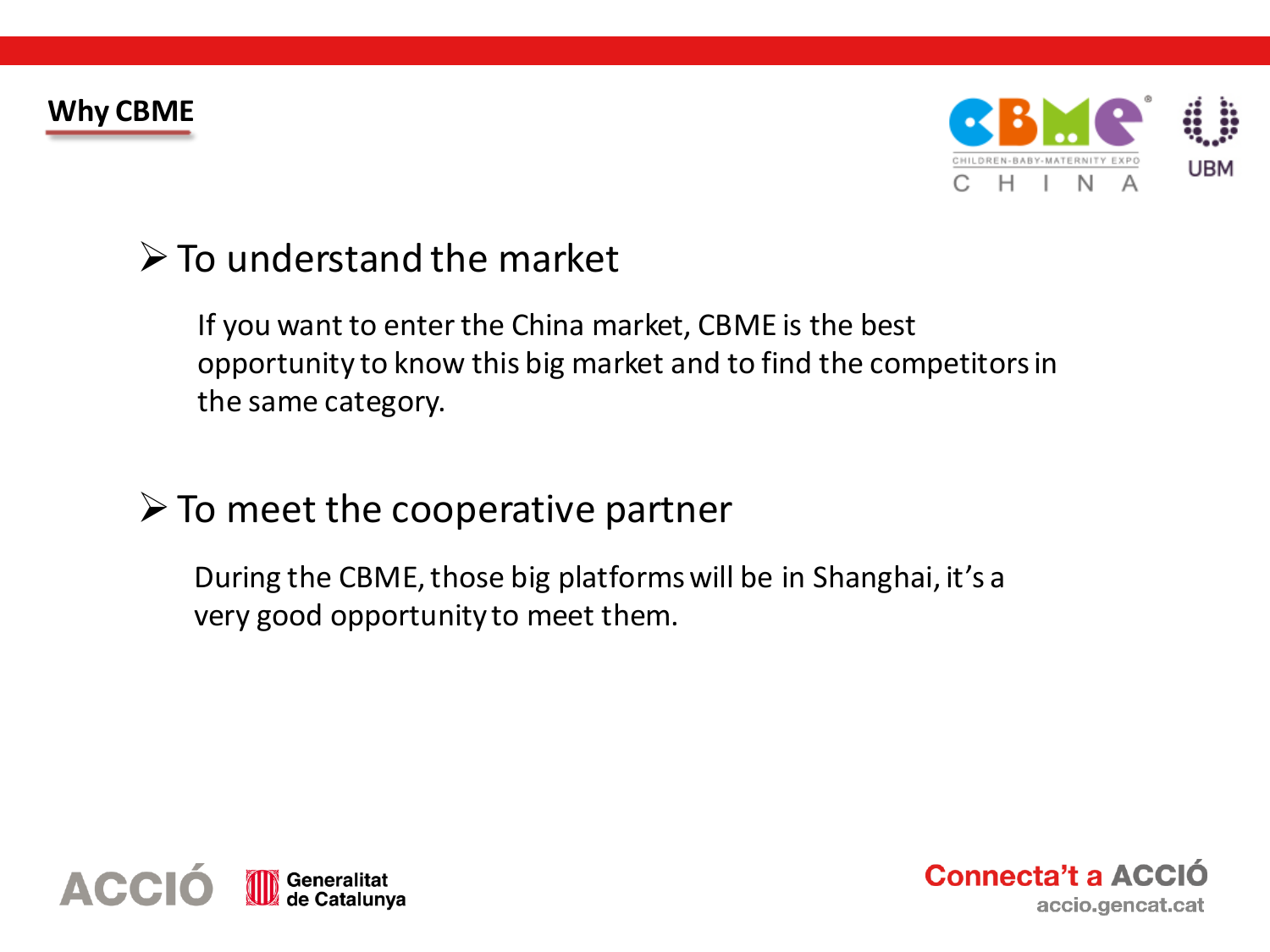

## **Information sharing**

- Baby and Maternity Sector in China
- Commercial trend
- Regulation about Baby and Maternity products

## **Retail experience**

- Shopping mall exploration (retail environment)
- Local market (main players visit, eg. Lenfoo)

## **Group Agenda, to visit some entities**

- Ecommerce companies, like Alibaba, The Red, Suning
- Chinese conglomerates, like Goodbaby etc.



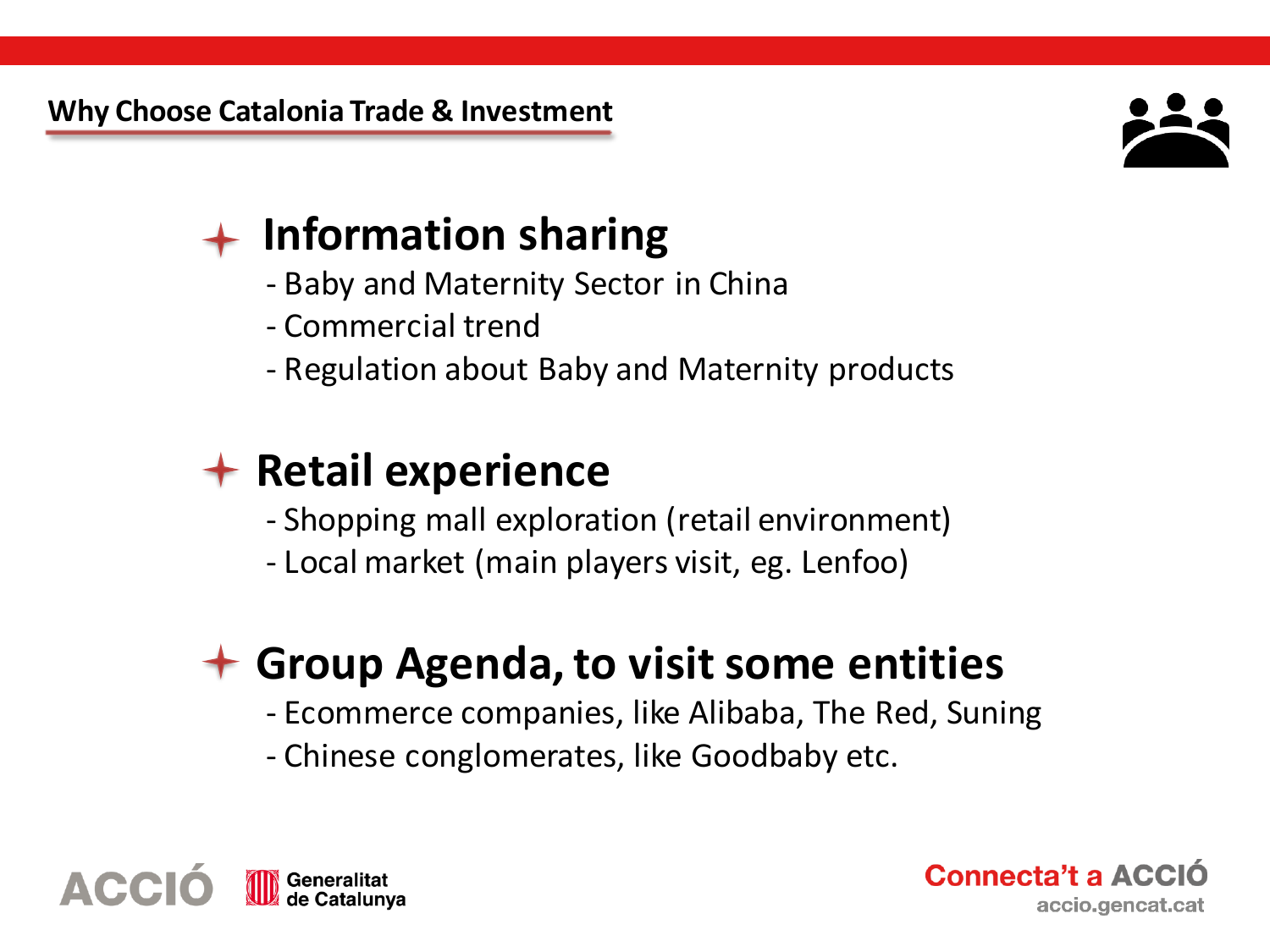#### **Why Choose Catalonia Trade & Investment**



- The market is big and the competition is fierce, thus not all the products can sell well.
	- You need to find your own unique.





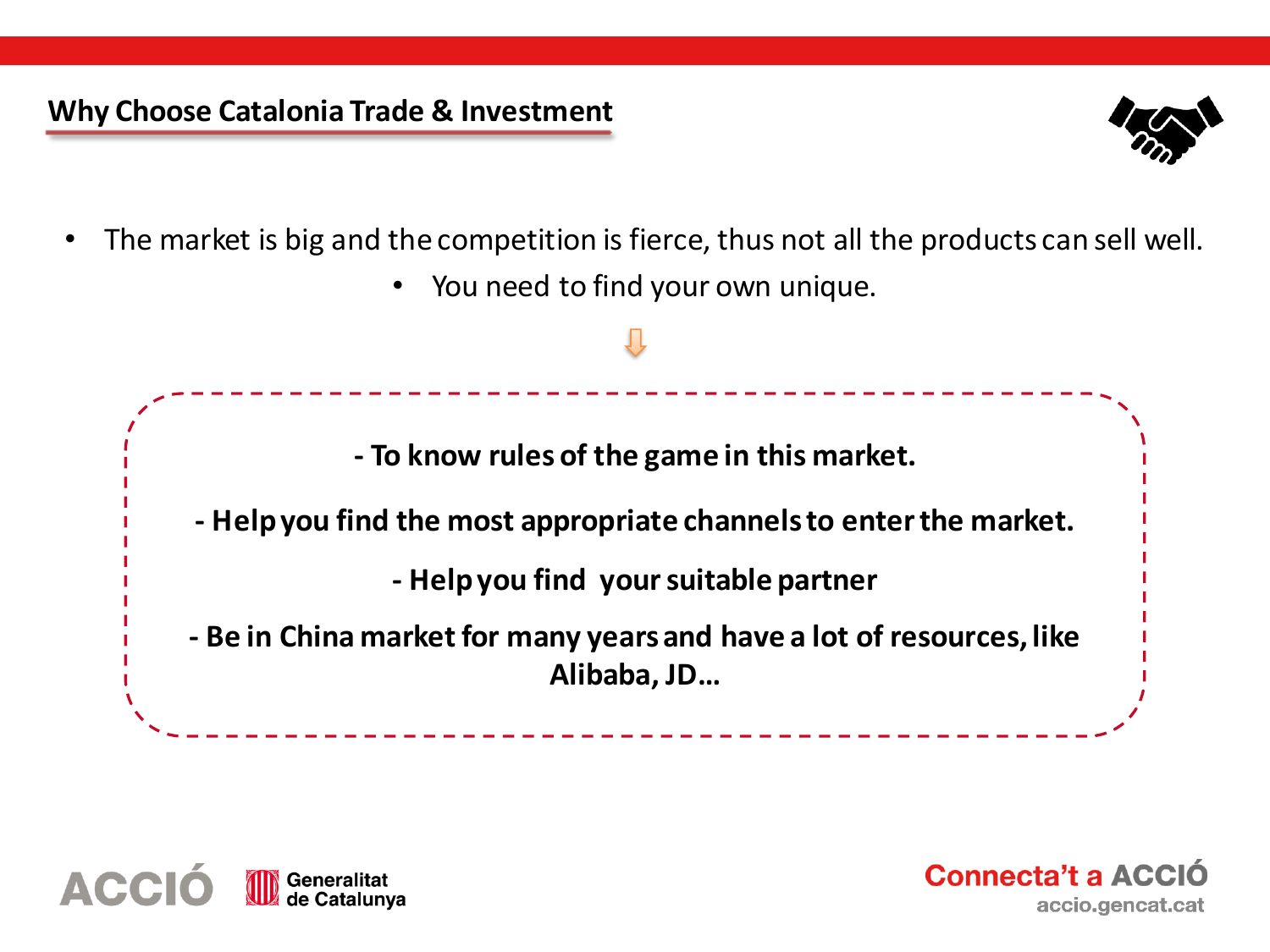# iGracias!